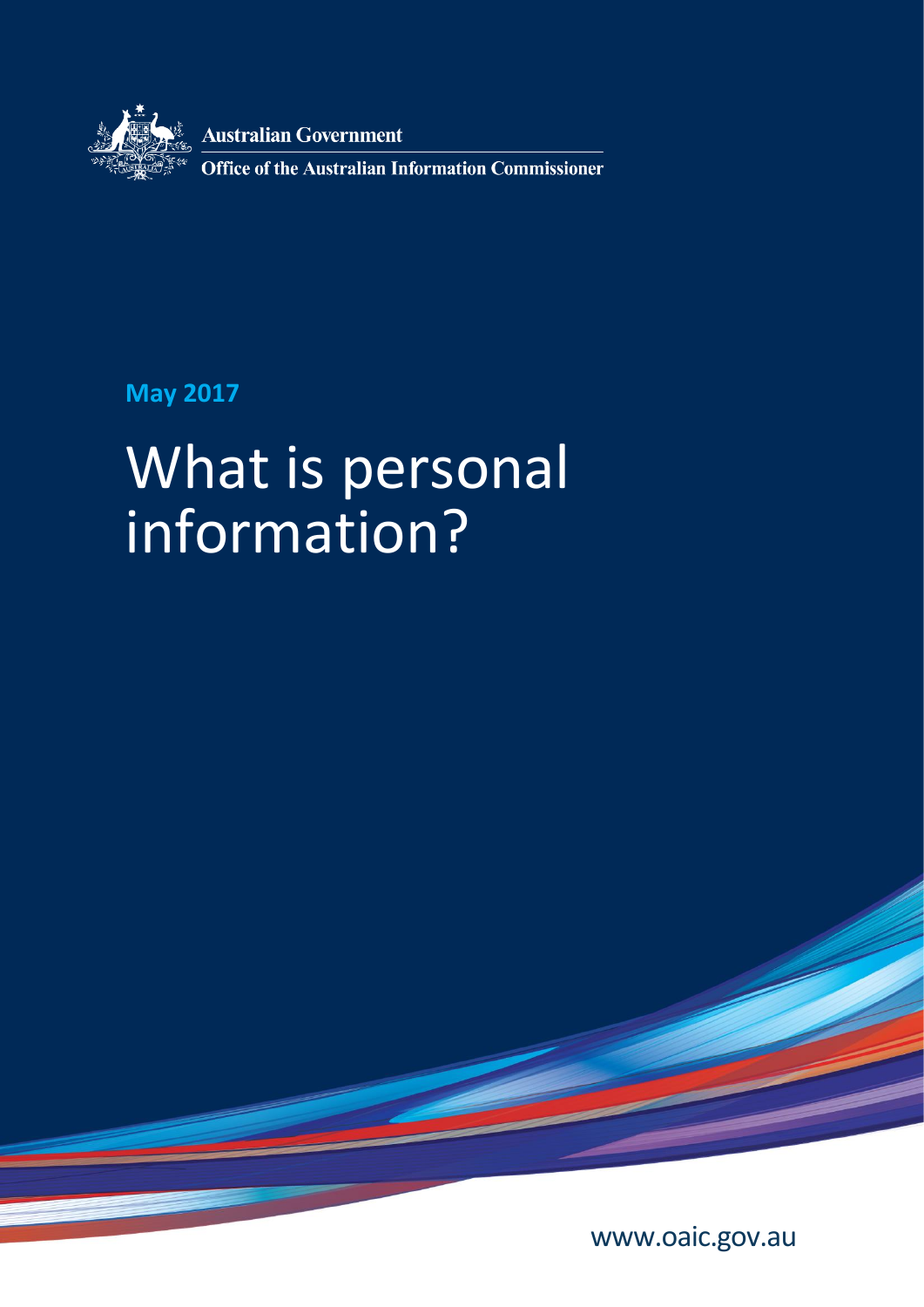# **Contents**

| Can personal information be about more than one person? 12               |  |
|--------------------------------------------------------------------------|--|
|                                                                          |  |
|                                                                          |  |
|                                                                          |  |
|                                                                          |  |
|                                                                          |  |
|                                                                          |  |
|                                                                          |  |
| Checklist for determining whether information is personal information 17 |  |
|                                                                          |  |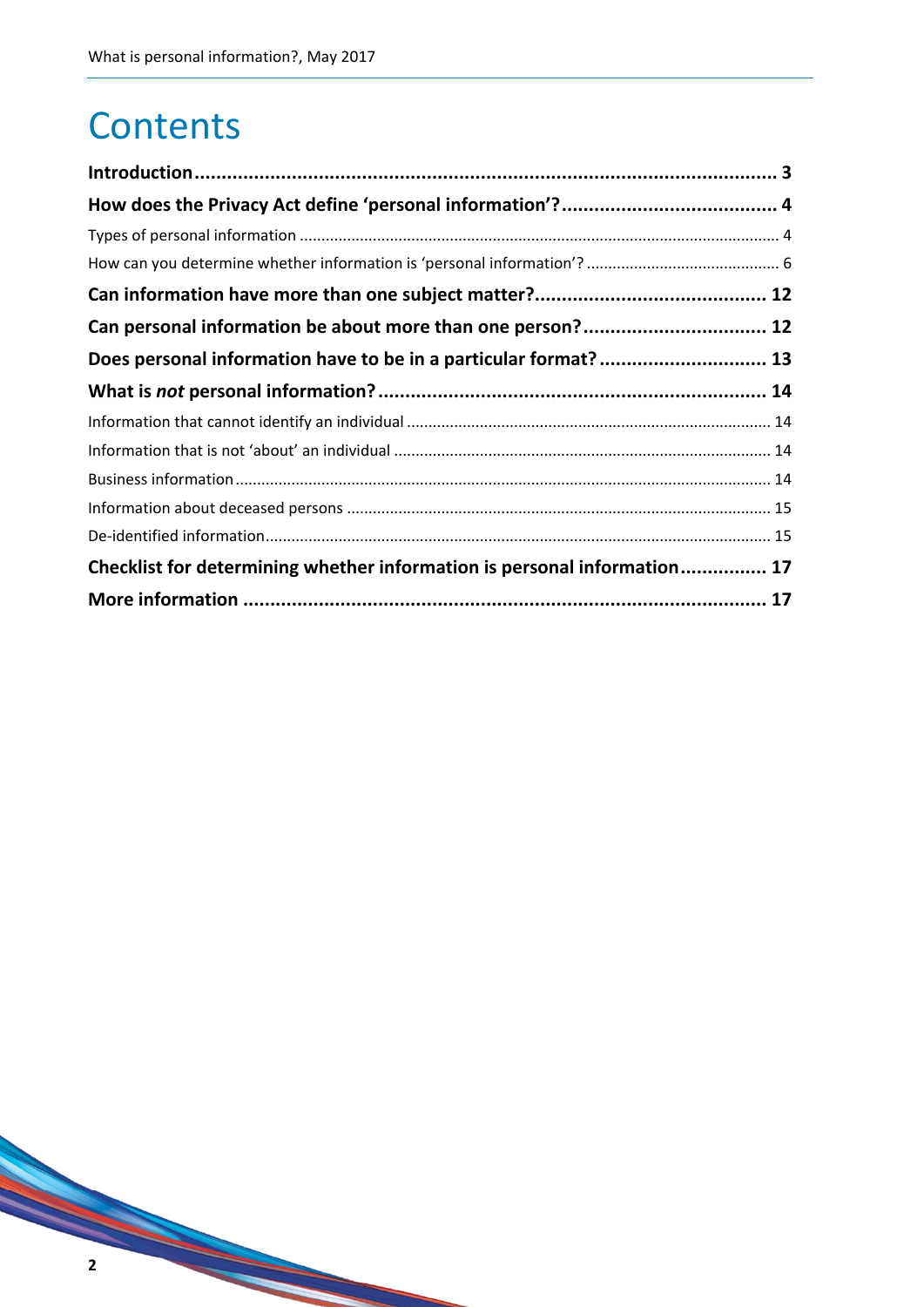# Introduction

This resource aims to assist entities bound by the *Privacy Act 1988* (the Privacy Act) to understand and apply the definition of 'personal information' in section 6(1) of the Act. This resource should be read together with the Australian Privacy Principle (APP) guidelines.<sup>1</sup>

**The concept of 'personal information' is broad, and in most cases, whether or not information is personal information will be a straightforward question. However, in some cases it may not be as clear, and the answer will depend on the context and circumstances.**

**Where there is uncertainty, the Office of the Australian Information Commissioner (OAIC) encourages entities to err on the side of caution by treating the information as personal information, and handle it in accordance with the Australian Privacy Principles (APPs).** 

**This guidance aims to take you through the factors that you may wish to consider when determining whether information is personal information. The examples are provided for illustrative purposes only.** 

**.** 

<sup>1</sup> Available at <https://www.oaic.gov.au/agencies-and-organisations/app-guidelines/>.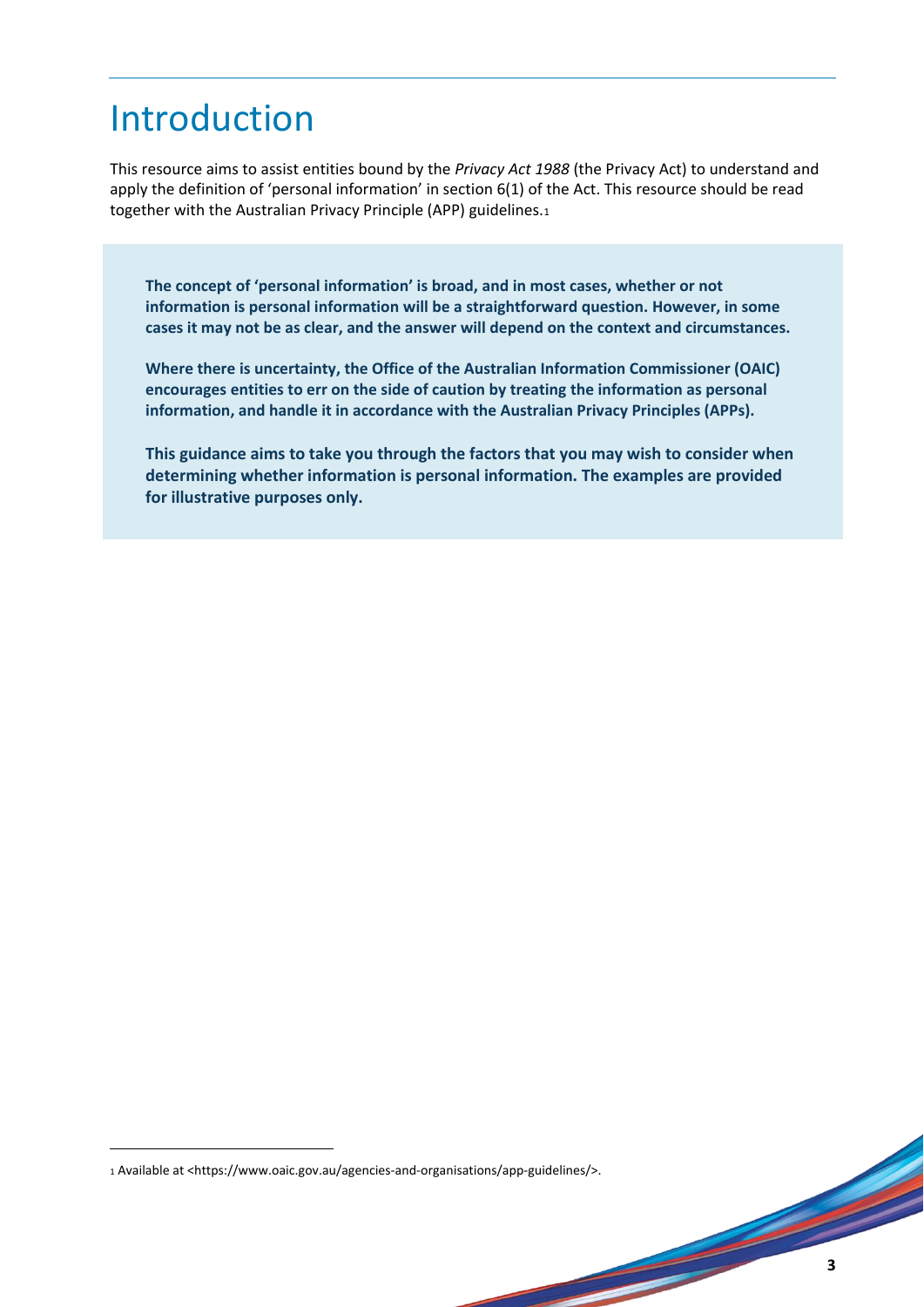# How does the Privacy Act define 'personal information'?

The Privacy Act defines 'personal information' as:

**'Information or an opinion about an identified individual, or an individual who is reasonably identifiable:**

- **(a) whether the information or opinion is true or not; and**
- **(b) whether the information or opinion is recorded in a material form or not.'**

The definition is technologically neutral to ensure sufficient flexibility to encompass changes in information-handling practices over time. It is also consistent with international standards and precedents.<sup>2</sup>

# Types of personal information

The term 'personal information' encompasses a broad range of information.

A number of different types of information are explicitly recognised as constituting personal information under the Privacy Act. For example, the following are all types of personal information:

- 'sensitive information' (includes information or opinion about an individual's racial or ethnic origin, political opinion, religious beliefs, sexual orientation or criminal record, provided the information or opinion otherwise meets the definition of personal information)<sup>3</sup>
- 'health information' (which is also 'sensitive information')<sup>4</sup>
- 'credit information'<sup>5</sup>
- 'employee record' information (subject to exemptions <sup>6</sup>), and
- 'tax file number information'.<sup>7</sup>

Although not explicitly recognised as personal information under the Privacy Act, information may be explicitly recognised as personal information under other legislation. For example, under the *Telecommunications (Interceptions and Access) Act 1979* (Cth), certain telecommunications data

 $\overline{a}$ 

<sup>2</sup> Explanatory Memorandum, Privacy Amendment (Enhancing Privacy Protection) Bill 2012, p 53.

<sup>3</sup> See section 6(1) of the Privacy Act.

<sup>4</sup> Ibid. See also the OAIC *[Privacy Fact Sheet 49: Health information and your privacy](https://www.oaic.gov.au/individuals/privacy-fact-sheets/health-and-digital-health/privacy-fact-sheet-49)*.

<sup>5</sup> See section 6N of the Privacy Act. Credit information is also personal information, however it is regulated separately under Part IIIA of the Privacy Act. See OAIC's 15 privacy fact sheets (26 to 40) on how personal information can be handled in the Australian consumer credit reporting system, available at <www.oaic.gov.au/individuals/privacy-fact-sheets/credit-reporting/>.

<sup>6</sup> However, note that there is an 'employee record exemption' for some organisations. See section 6 of the Privacy Act, and the OAIC's *[Privacy business resource 13: Application of the Australian Privacy Principles to the private sector](https://www.oaic.gov.au/agencies-and-organisations/business-resources/privacy-business-resource-13)*.

<sup>7</sup> See section 6(1) of the Privacy Act, and more generally the *Privacy (Tax File Number Rule) 2015*.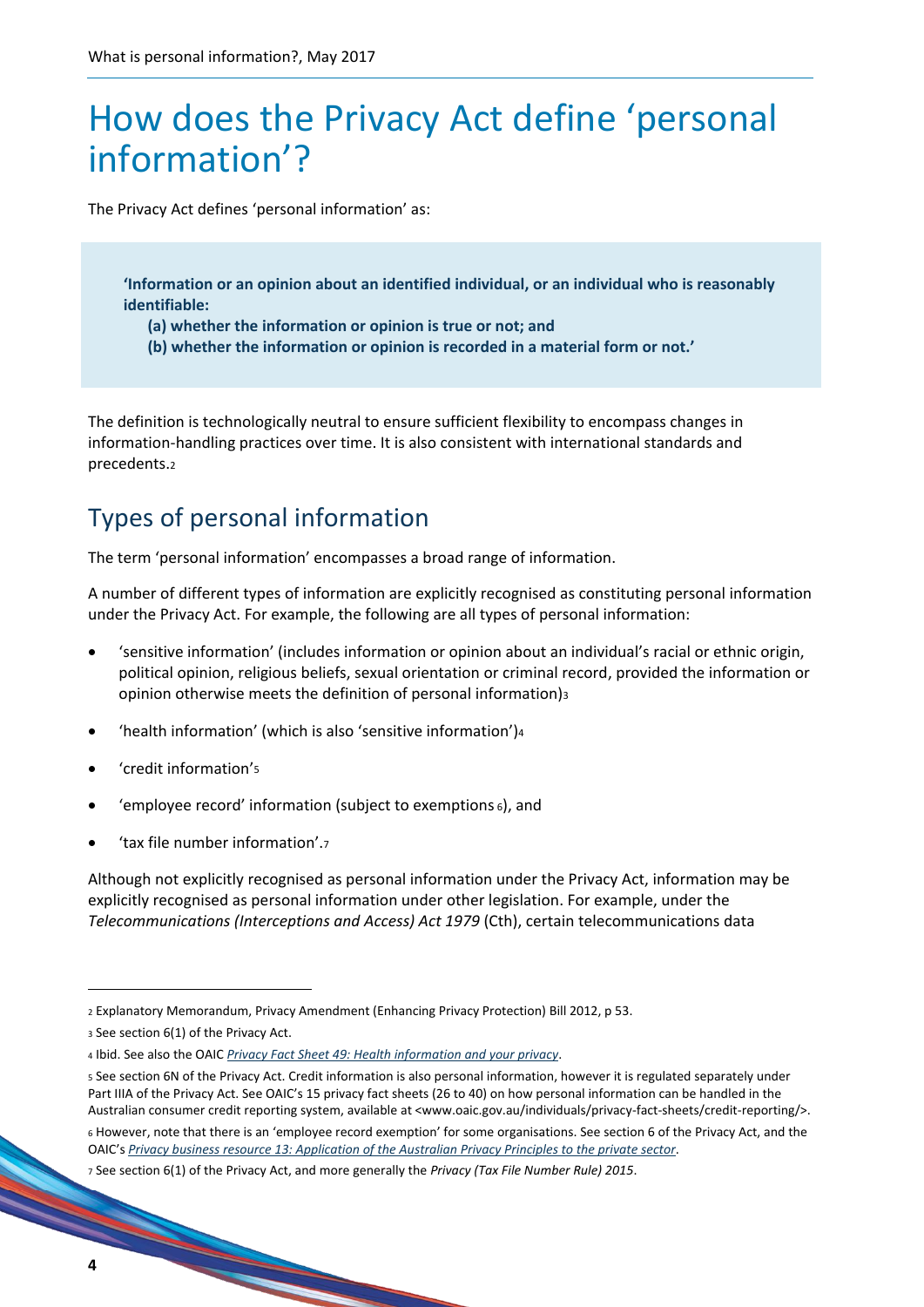(sometimes referred to as 'metadata'8) is taken to be personal information for the purposes of the Privacy Act.

However, information does not have to be explicitly recognised as personal information to constitute personal information under the Privacy Act. The types of information that are personal information are unlimited and can vary widely.

Further, the definition of personal information is not limited to information about an individual's private or family life, but extends to any information or opinion that is about the individual, from which they are reasonably identifiable. This can include information about an individual's business or work activities.

Personal information can range from sensitive and confidential information to information that is publicly available. The definition also makes clear that information will be personal information even if it is incorrect.<sup>9</sup>

### Common examples of personal information

#### *1. Information about a person's private or family life*

 A person's name, signature, home address, email address, telephone number, date of birth, medical records, bank account details and employment details will generally constitute personal information.<sup>10</sup>

#### *2. Information about a person's working habits and practices*

- A person's employment details, such as work address and contact details, salary, job title and work practices.
- Certain business information for example, information about a loan taken out by a sole trader to purchase tools for their business, or information about utility usage — may be personal information about the sole trader.11

#### *3. Commentary or opinion about a person*

**.** 

 In certain circumstances, a referee's comments about a job applicant's career, performance, attitudes and aptitude is 'personal information' as it is information about that person.<sup>12</sup> The referee's comments may also be personal information about the referee given that they provide information about the referee's views on a particular subject. Likewise, a trustee's opinion about a bankrupt's affairs and conduct can be personal information about both the bankrupt and the trustee.

<sup>8</sup> Such metadata for the purposes of the *Telecommunications (Interceptions and Access) Act 1979* includes subscriber and account details for telecommunications services and devices; information about the sources and destinations of communications; the date, time and duration of communications; and the location of equipment or line used in connection with a communication (s 187AA).

<sup>9</sup> In this regard, the APPs provide an opportunity to request access to an individual's own personal information (APP 12) and a process for seeking corrections to personal information (APP 13).

<sup>10</sup> Provided that the person is reasonably identifiable from the information in the relevant context in which it is used, or when considered together with other available information. For further information on when an individual is 'reasonably identifiable', see the relevant section below.

<sup>11</sup> However, for information to be personal information, it must be about a natural person (not a corporation).

<sup>12</sup> See also the definition of 'employee record' in section 6 of the Privacy Act.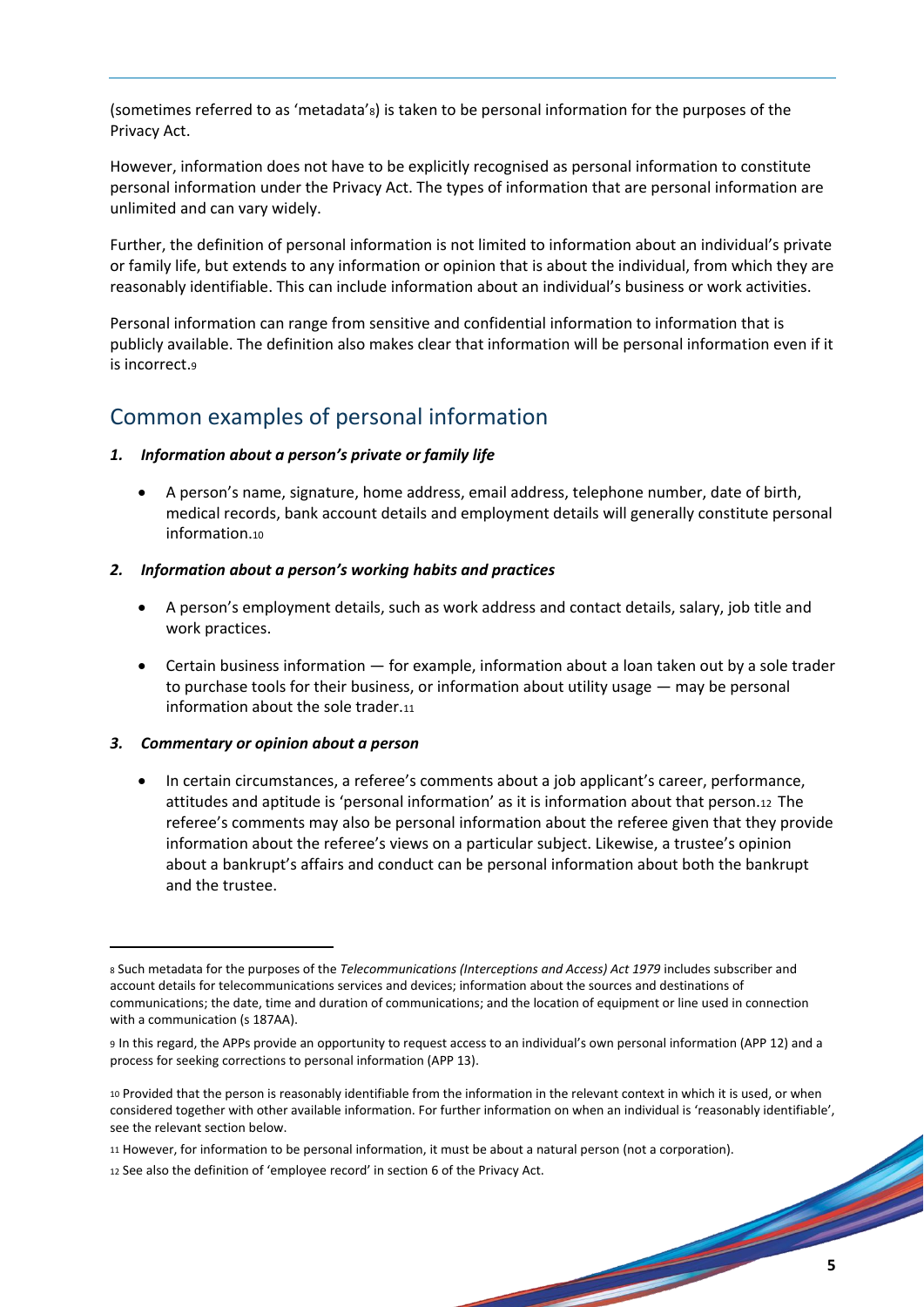- An opinion about an individual's attributes that is based on other information about them, such as an opinion formed about an individual's gender and ethnicity, based on information such as their name or their appearance. This will be personal information about the individual even if it is not correct.
- Information or opinion inferred about an individual from their activities, such as their tastes and preferences from online purchases they have made using a credit card, or from their web browsing history.

## How can you determine whether information is 'personal information'?

For information to be personal information, it must be:

- **1. about an identified individual; or**
- **2. about an individual who is reasonably identifiable.**

It is important to remember that decisions about whether information is personal information should be made on a case-by-case basis, with reference to the circumstances and specific context of the situation.

Some information may not be personal information when considered on its own. However, when combined with other information held by (or accessible to) an entity, it may become 'personal information'. Information holdings can therefore be dynamic, and the character of information can change over time.

### 1. When is information 'about' an identified individual or an individual who is reasonably identifiable?

Information is 'about' an individual where there is a connection between the information and the individual.<sup>13</sup> This is ultimately a question of fact, and will depend on the context and the circumstances of each particular case.

For example, information will be 'about' someone where the person is a subject matter of the information or opinion. It is important to remember that information can have multiple subject matters - so in many cases this will not be difficult to establish.<sup>14</sup>

**Example one:** Jane's name, phone number and email address are collected by a business or government agency to create a customer contact file. Jane's customer contact file constitutes personal information, as she is the subject of the record.

 $\overline{\phantom{a}}$ 

<sup>13</sup> See *Telstra Corporation Limited and Privacy Commissioner* [2015] AATA 991 (18 December 2015) at [112], and *Privacy Commissioner v Telstra Corporation Limited* [2017] FCAFC 4 (19 January 2017), at [43] and [64] per Kenny and Edelman JJ. <sup>14</sup> See *Privacy Commissioner v Telstra Corporation Limited* [2017] FCAFC 4 (19 January 2017) at [63]-[64] per Kenny and Edelman JJ.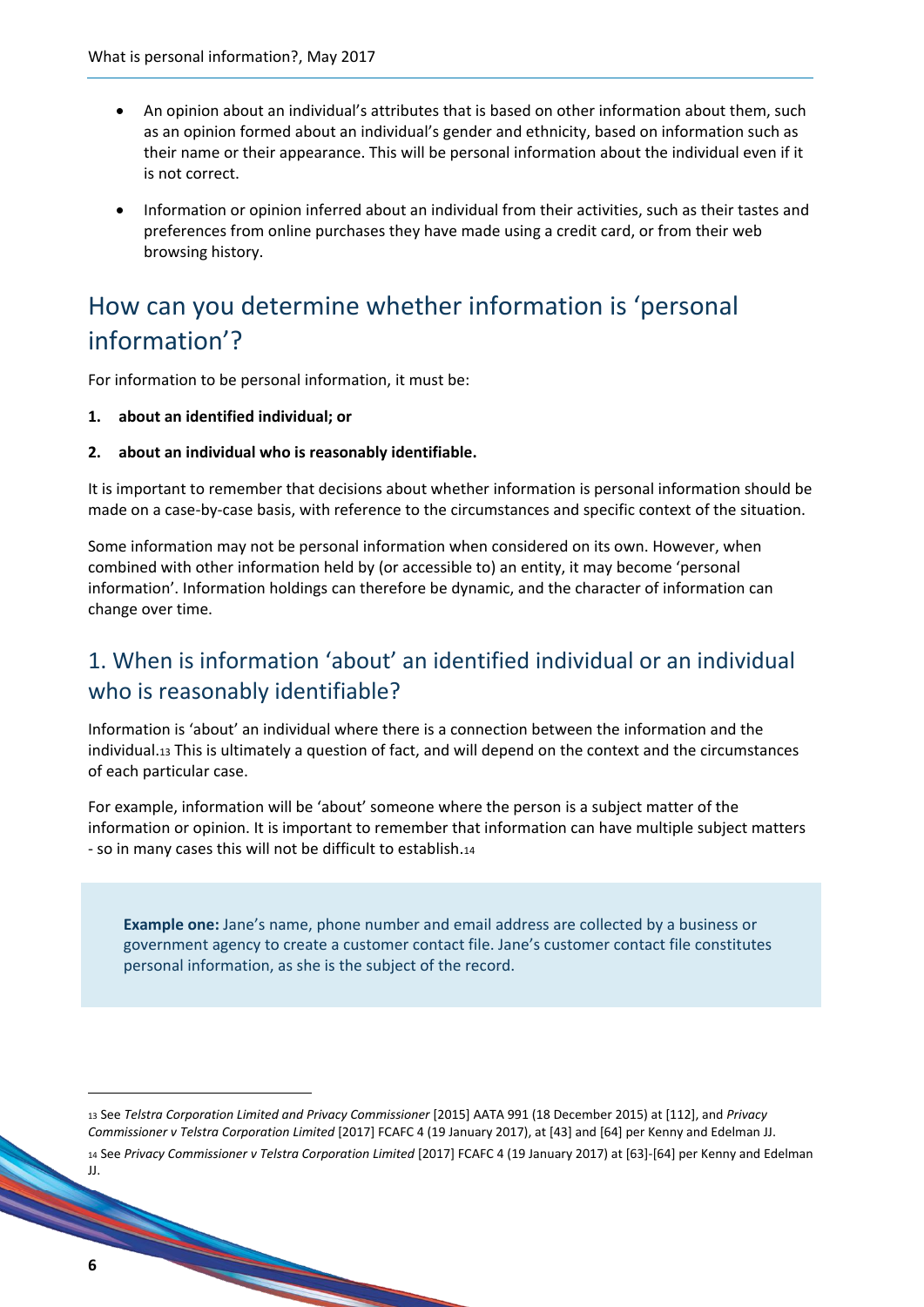**Example two:** A private school publishes an article in a newsletter about a local sporting event, which includes information about the performance of various students, including Bob and Lisa. As Bob and Lisa are (two of the many) subjects of the article, the article contains their personal information.

Information will also be 'about' someone where it reveals or conveys something about them — even where the person may not, at first, appear to be a subject matter of the information.

**Example one:** Kim's agency client number (but not his name) appears in a list of benefit recipients. As the inclusion of his client number in this list reveals that he is the recipient of a benefit, this would be Kim's personal information (assuming Kim is also reasonably identifiable from his client number – see section below). For the agency, there is a clear connection between the client number and Kim.

**Example two:** Information that Sue was born with foetal alcohol syndrome reveals that her biological mother consumed alcohol during her pregnancy. This information may therefore be personal information about Sue's mother as well as Sue.

**Example three:** Miro's car breaks down and he lodges an insurance claim. His insurance company employs an independent investigator to examine the car and determine the cause of the breakdown. The investigator's report addresses a number of mechanical issues, and includes a conclusion that 'the owner has contributed to the breakdown by driving negligently'. While the investigator's report does not name or refer to Miro personally — and the main subject of the report appears to be Miro's car — the investigator's opinion also conveys something about Miro. Namely, an opinion that Miro has driven the car in a particular way. Parts of the investigator's report may therefore be about Miro as well as the car. Provided Miro is reasonably identifiable from the information in the report (see below), it may constitute his personal information.

Information can have different degrees of connection with an individual and still be personal information. However, at some point, the connection between the information and a person will be too remote for the information to be personal information.<sup>15</sup>

<sup>15</sup> Ibid at [64], and see *Telstra Corporation Limited and Privacy Commissioner* [2015] AATA 991 (18 December 2015) at [43]. See examples below in the section '*What is not personal information'*.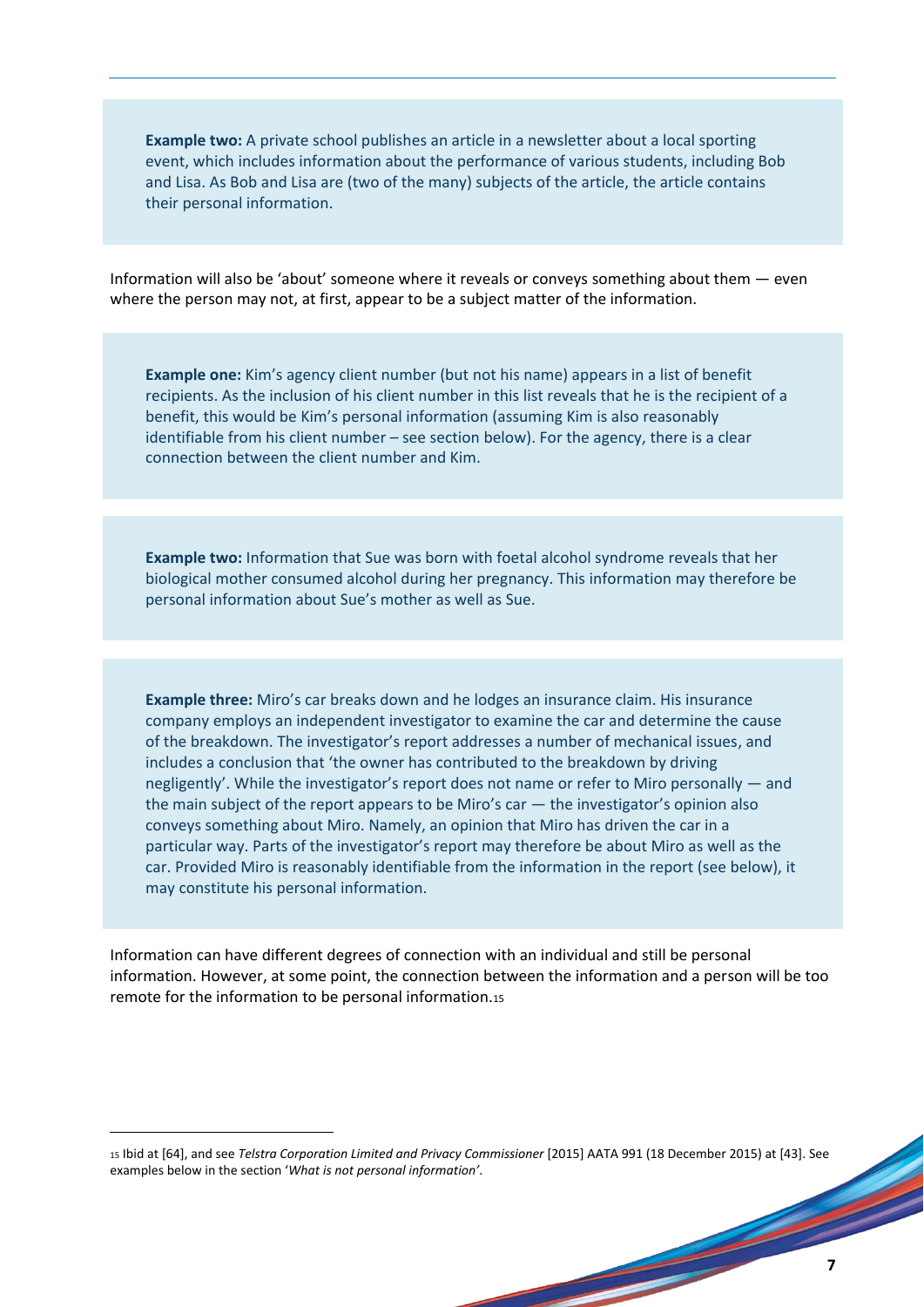### 2. When does information identify or reasonably identify an individual?

#### **When will information be about an 'identified' individual?**

Generally speaking, an individual is 'identified' when, within a group of persons, he or she is 'distinguished' from all other members of a group. For the purposes of the Privacy Act, this will be achieved through establishing a link between information and a particular person.

This may not necessarily involve identifying the individual by name. Even if a name is not present other information, such as a photograph or a detailed description, may also identify an individual. The key factor to consider is whether the information can be linked back to the specific person that it relates to.

**Example one:** By itself, information that allows Nina to be contacted — such as a telephone number or a street address — may not be about an 'identifiable' individual. However, Nina is likely to be identified where this information can be used to search a business's customer database, locating an entry about Nina.

**Example two:** Information is included on Michael's medical record about his biological father, Mario. Therefore, the information on Michael's medical record may be Mario's personal information as well - even where Mario's name is not included (because there is only one individual who is Michael's biological father).

#### **When is an individual 'reasonably identifiable'?**

This answer to this question will depend on the relevant context the information is being handled in. Certain information may be unique to a particular individual, and therefore may (in and of itself) establish a link to the particular person. However, for an individual to be 'identifiable', they do not necessarily need to be identified from the specific information being handled. An individual can be 'identifiable' where the information is able to be linked with other information that could ultimately identify the individual.

The inclusion of the term 'reasonably' in the definition of personal information means that where it is possible to identify an individual from available information, the next consideration is whether the process of identification is reasonable to achieve. This is determined by asking whether, objectively speaking, it is reasonable to expect that the subject of the information could be identified. Even though it may be technically possible to identify an individual from information, if doing so is so impractical that there is almost no likelihood of it occurring, the information would not generally be regarded as 'personal information'.

Determining whether a person is 'reasonably' identifiable will require a contextual consideration of the particular circumstances, including:

a) the nature and amount of information

- b) who will hold and have access to the information, and
- c) the other information that is available, and the practicability of using that information to identify an individual.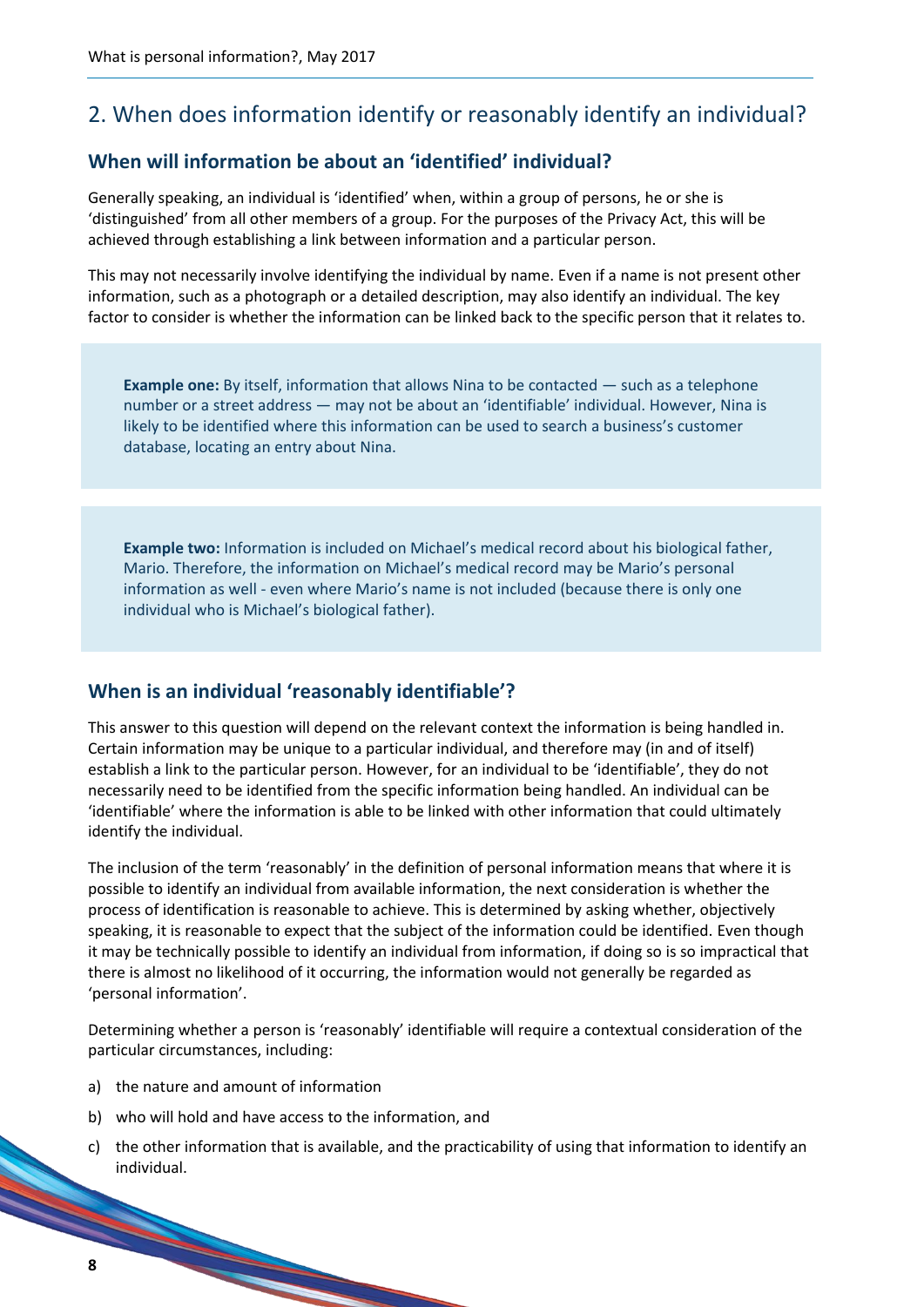#### *a) The nature and amount of information*

The more information about an individual that an entity holds or to which it has access, the more likely it is that the person will be reasonably identifiable from that information. Likewise, some information that is specific to an individual will more readily identify that individual than other types of information that are of a more general nature.

**Example one:** If an entity holds only one item of information about Sylvia, such as her first name, it might not be possible to identify her just from that information. However, if the entity holds additional information about Sylvia, such as her age, gender, postcode and occupation, it becomes increasingly likely that the entity will be able to identify her.

**Example two:** Esther has a unique tattoo. A description of Esther's tattoo may more readily identify her than a description of a very common tattoo.

#### *b) Who will hold and have access to the information*

Whether or not an individual is reasonably identifiable from information will also be influenced by who holds and has access to information. Information that enables an individual to be identified in one context may not identify the individual in a different context. In particular, the likelihood of identification will usually be higher where the subject is known to the person who has access to the information.

Generally speaking, where information is publicly released, entities should be aware that the information could be accessed by anyone in the world. This may make it difficult to anticipate who might access the information, what other types of information they may have access to for referencing purposes, and what motivations they may have to identify an individual. This is why it is crucial that information which may be personal information is handled carefully and securely.

**Example one:** A law enforcement agency with access to a car registration database might be able to use a licence plate number to identify that Mark is the registered owner of a particular car. However, an average member of the public would be less likely to be able to use this information to identify Mark as the registered owner. Accordingly, Mark's licence plate number may be 'personal information' when held by or disclosed to an employee of a law enforcement agency, but may not be personal information in the hands of an average member of the public.

**Example two:** John Smith, a private school student, has a very common first and family name. His first and/or last name would likely identify him in his classroom and possibly at his school. However, it is less likely that John's name could enable him to be identified out of the entire population of private school students in Australia.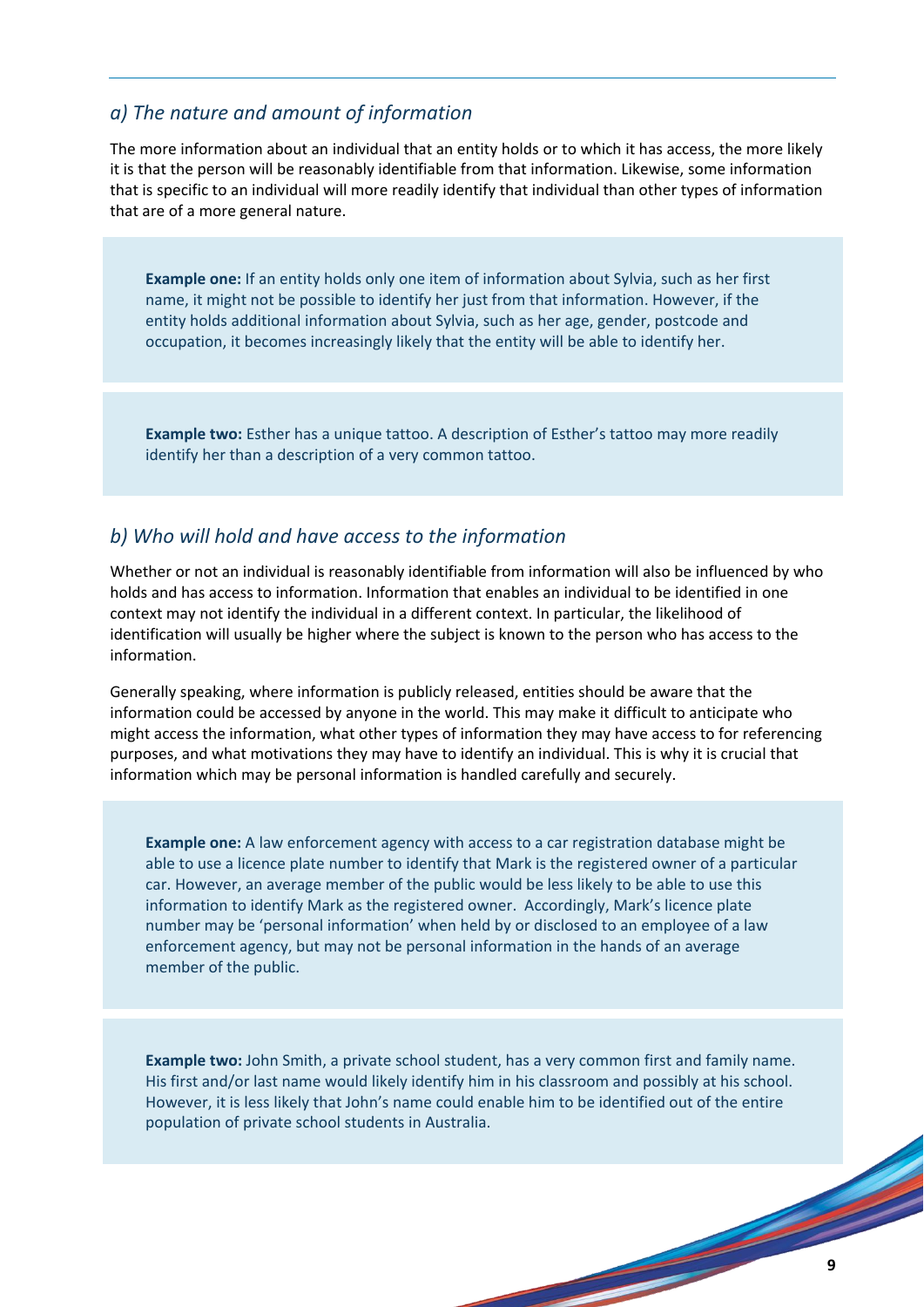### *c) The other information that is available (or known) to the recipient, and the practicability of using that information to identify an individual*

Some information is unique to a particular person, and may in and of itself identify that person. However, for a person to be reasonably identifiable, it is not necessary that they are reasonably identifiable solely from the information in question. Whether a person is 'reasonably identifiable' will be influenced by whether the entity that holds the information can identify the individual by referencing it with other available information (and in some cases, whether the entity/person who holds the information already knows certain information about the person). This includes use of other information held by (or available to) that entity, and any publically available information.

Where it is technically possible to identify an individual by referencing it against other available information, entities should also consider the likelihood that this would occur. The time (and in some cases, the cost) that would be involved in identifying the person, and the resources and operational capacity of the entity that holds the information, all contribute to the likelihood that identification would occur. For example, an individual is more likely to be reasonably identifiable from information held by an entity when the entity's staff have access to, or can easily obtain, other information about the individual. By contrast, where the process of identifying the individual is so impractical that there is almost no likelihood of it occurring, the available information would not generally be regarded as 'reasonably' identifying the individual.

As part of assessing the likelihood of identification, entities should also consider whether an entity (or a particular person) may be especially motivated to attempt to identify someone. For example, there may be individuals who are highly motivated to identify persons living in a particular domestic violence refuge.

The feasibility of a particular method of identifying an individual can change with new developments in technology and security, or changes to the public availability of certain records. If an entity has decided that the information it holds does not allow the identification of individuals, that decision should be reviewed regularly in light of any such developments.

**Example one:** Ava, Betty, Charles, Dino and Edward are the top five runners in a fun run. A list of the running times of all participants in the fun run, by itself, would not necessarily reveal their identity. However, if the running times were able to be cross-matched with other information (such as a list naming the top five fastest runners) then in these circumstances, the list of running times may be personal information about these five people.

**Example two:** As part of its customer loyalty program, a company holds identifying information about each of its members as well as other information (for example, about each member's transactions). The company wants to conduct data analytics on this information, so it removes some of the identifying details (for example name, address, date of birth, contact numbers) and instead assigns each customer file a unique customer identifier. The customer files are then given to a third party data analytics company for research purposes. In the hands of the third party data analytics company, this information may not be personal information. However, if employees within the company are reasonably able to match the unique identifier with the original customer record to identify the person, this information would be personal information when handled by the company.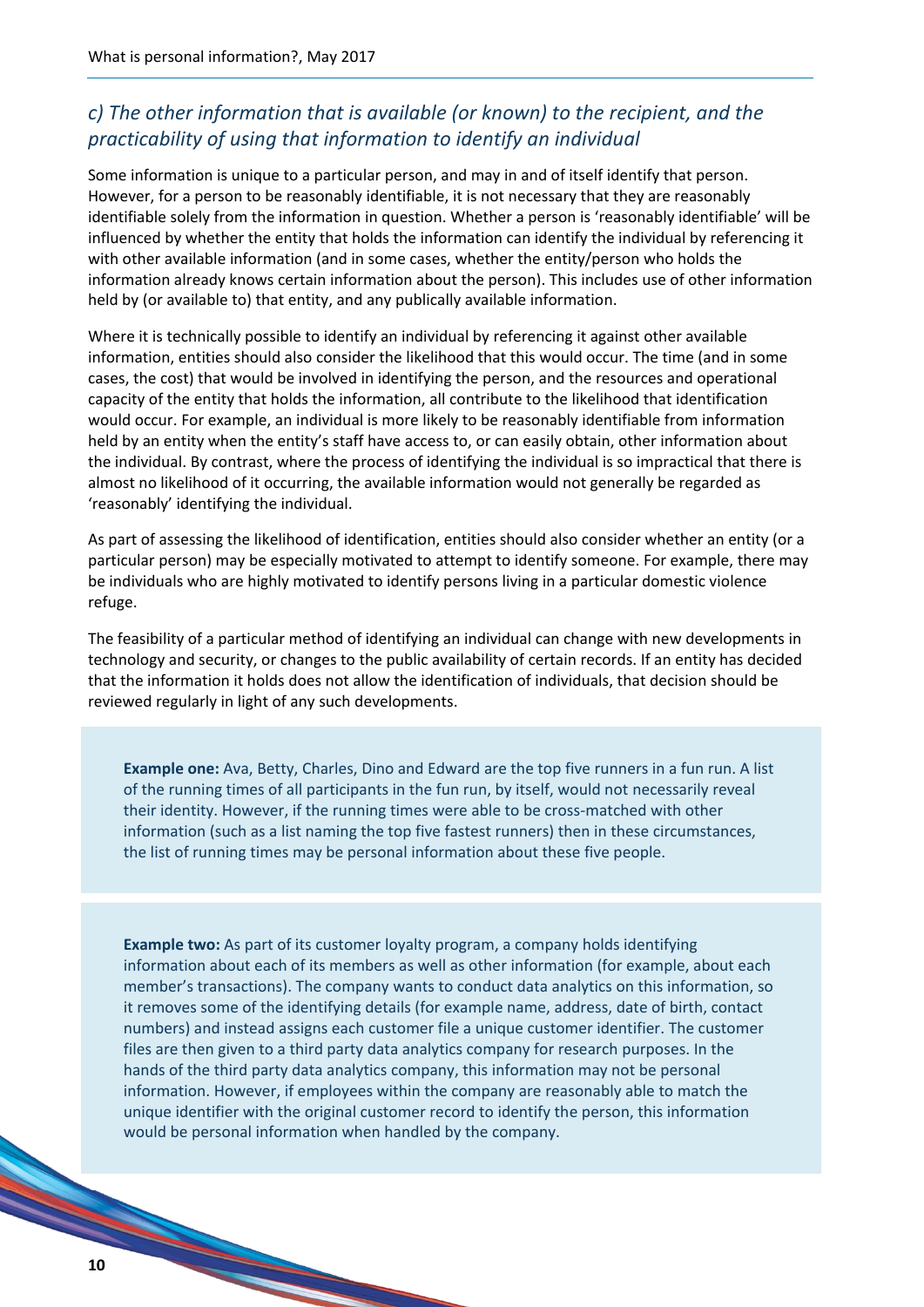#### **Real-life case studies**

**.** 

**Case study one:** In 2000, a university student used publicly available health insurance information on workers employed by the state of Massachusetts. The information had the names, addresses, social security numbers and some other 'identifying' information of the workers removed. The researchers obtained the state voter rolls for the capital city of Cambridge. These provided the name, postcode, address, sex and date of birth of every registrant. The insurance data revealed that there were six people in the city of Cambridge who were born on the same day as the State Governor. Half of those were men. The voter data allowed the researchers to pinpoint the Governor as the only one of those persons living in a particular postcode in Cambridge. The corresponding health-insurance data revealed the Governor's health information, including medical diagnoses and prescriptions.<sup>16</sup>

**Case study two:** In 2006, AOL, a search engine provider, released apparently anonymous web search records for 658,000 users. However, some journalists working for the New York Times were able to link the search terms to identify users and contacted them. For example, 'Subscriber 4417749' was able to be identified as a 62-year old woman, through her searches for local real estate agents and gardeners, her use of dating sites, health queries she had entered about her 'numb fingers' and questions about her dog's behaviour.<sup>17</sup>

<sup>16</sup> Paul Ohm, 2010, 'Broken Promises of Privacy: Responding to the Surprising Failure of Anonymization', *UCLA Law Review*, Vol. 57, p. 1701.

<sup>17</sup> Michael Barbaro and Tom Zeller Jr, 2006, 'A Face is Exposed for AOL Searcher No. 4417749', *New York Times* [<http://www.nytimes.com/2006/08/09/technology/09aol.html>](http://www.nytimes.com/2006/08/09/technology/09aol.html).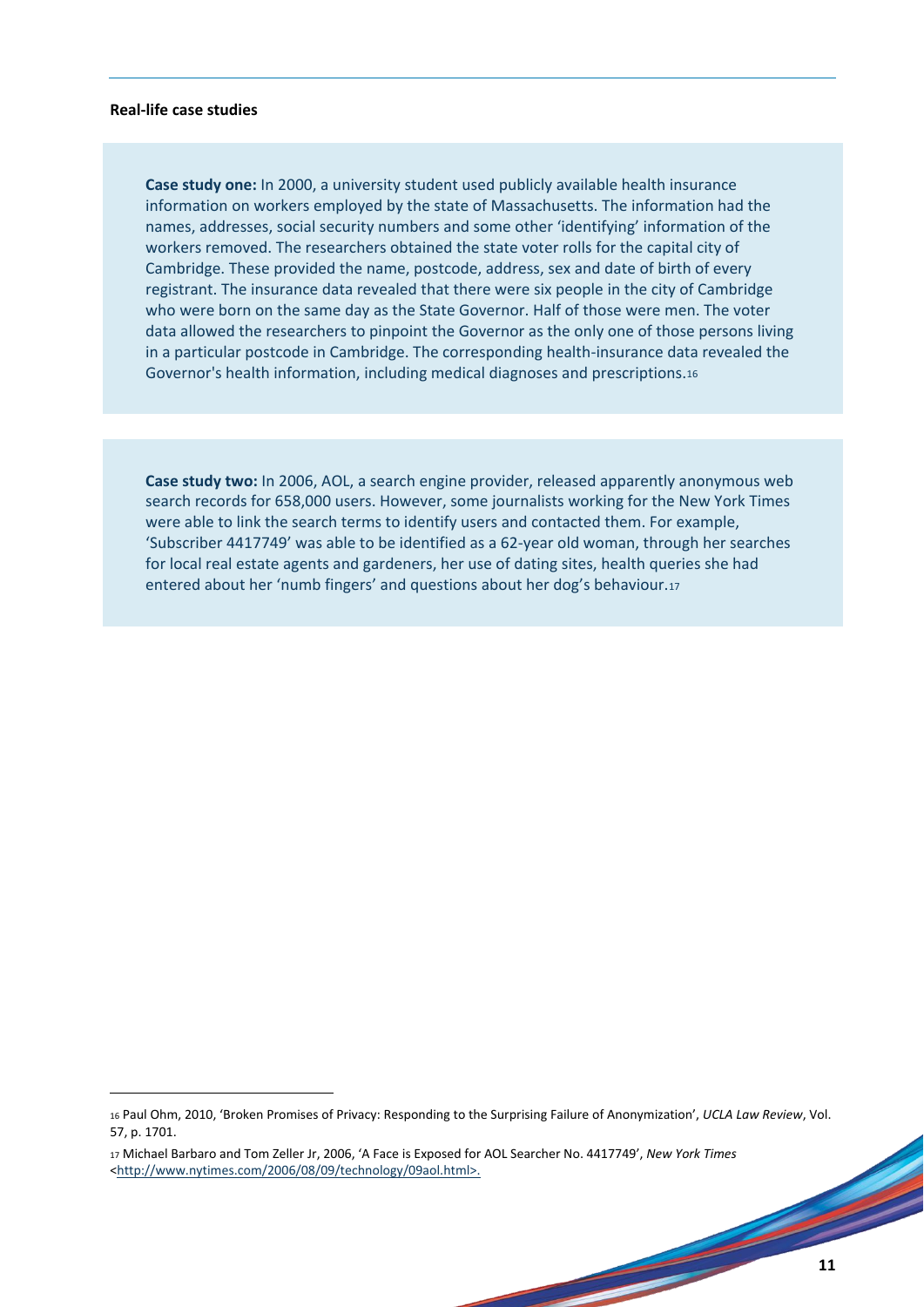# Can information have more than one subject matter?

Yes. Information that is about something other than an individual — a car, for example, or a piece of land — can still be about an individual as well. The key question to consider is whether the individual is a subject of the information, and/or the information reveals or conveys something about that person.

**Example one**: Information that the body corporate fees for Xavier's property have not been paid for a year is about the property, but it also reveals a fact about Xavier — that he has not paid his body corporate fees owed to the strata manager. This would therefore still be personal information about Xavier, even though the information may appear to be primarily about the property. Further, there is a clear connection between Xavier and the property, given that he is the property owner.

**Example two**: Information collected by an insurance company about a car being parked at a certain address overnight on a regular basis is about the car. However, particularly when combined with other information, this fact about the car may also reveal that Zoe, the car's owner, knows someone at that address and spends time there regularly. This means that the information about the car may also be personal information about Zoe.

# Can personal information be about more than one person?

Personal information of one individual can also be the personal information of another person or persons. This is known as 'joint personal information.'

**Example one:** Information provided for a joint loan application contains personal information about both parties to the loan application.

**Example two:** A file note made by a doctor about his or her opinion about a patient's prognosis contains personal information about the patient, but the opinion may also be the personal information of the doctor giving it.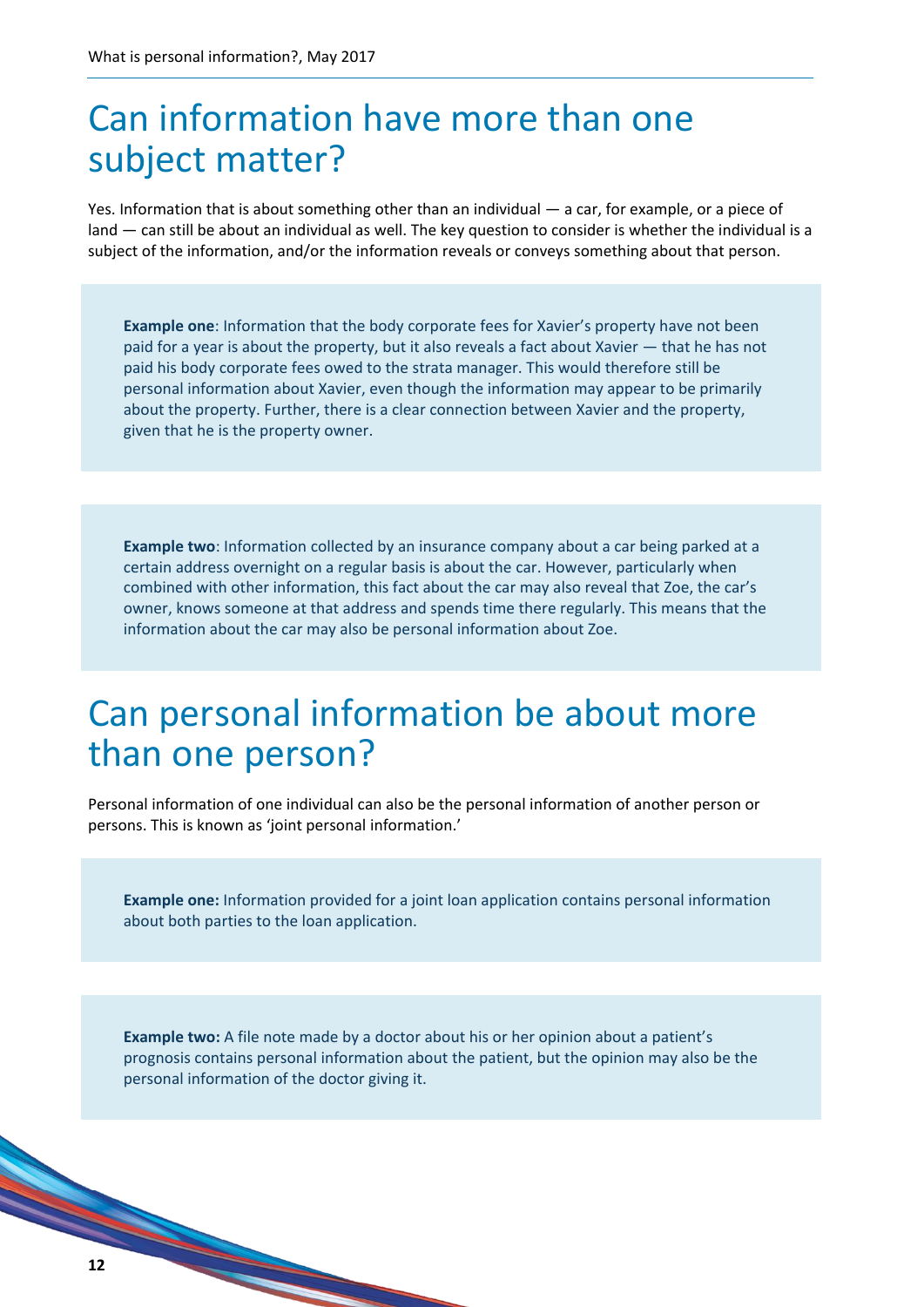# Does personal information have to be in a particular format?

Personal information can be in any format – it is not limited to information that is contained in records.<sup>18</sup> The definition expressly states that information is personal information 'whether the information or opinion is recorded in a material form or not'.

Personal information can include information that is:

- shared verbally
- captured digitally
- recorded

**.** 

captured on signs.

For example, some personal information does not contain any words at all, such as images (especially photos) and sounds (voice or tape recordings) — or can be latent in a material item (for example, DNA in human tissue).

**Example one:** A telecommunications company records the phone calls that are received by its enquiries line. A recording of a call which contains an individual's voice may be that individual's personal information where the recorded person is reasonably identifiable. For example, where the recording is contained within or linked to the customer's file. (**Note:** this will likely also be personal information of the employee who took the call, provided they are reasonably identifiable.)

**Example two:** Tagged photographs of a person posted on a social media site will usually constitute personal information.

<sup>18</sup> We note that some of the APP obligations, for example APP 6, only apply to information held in a record.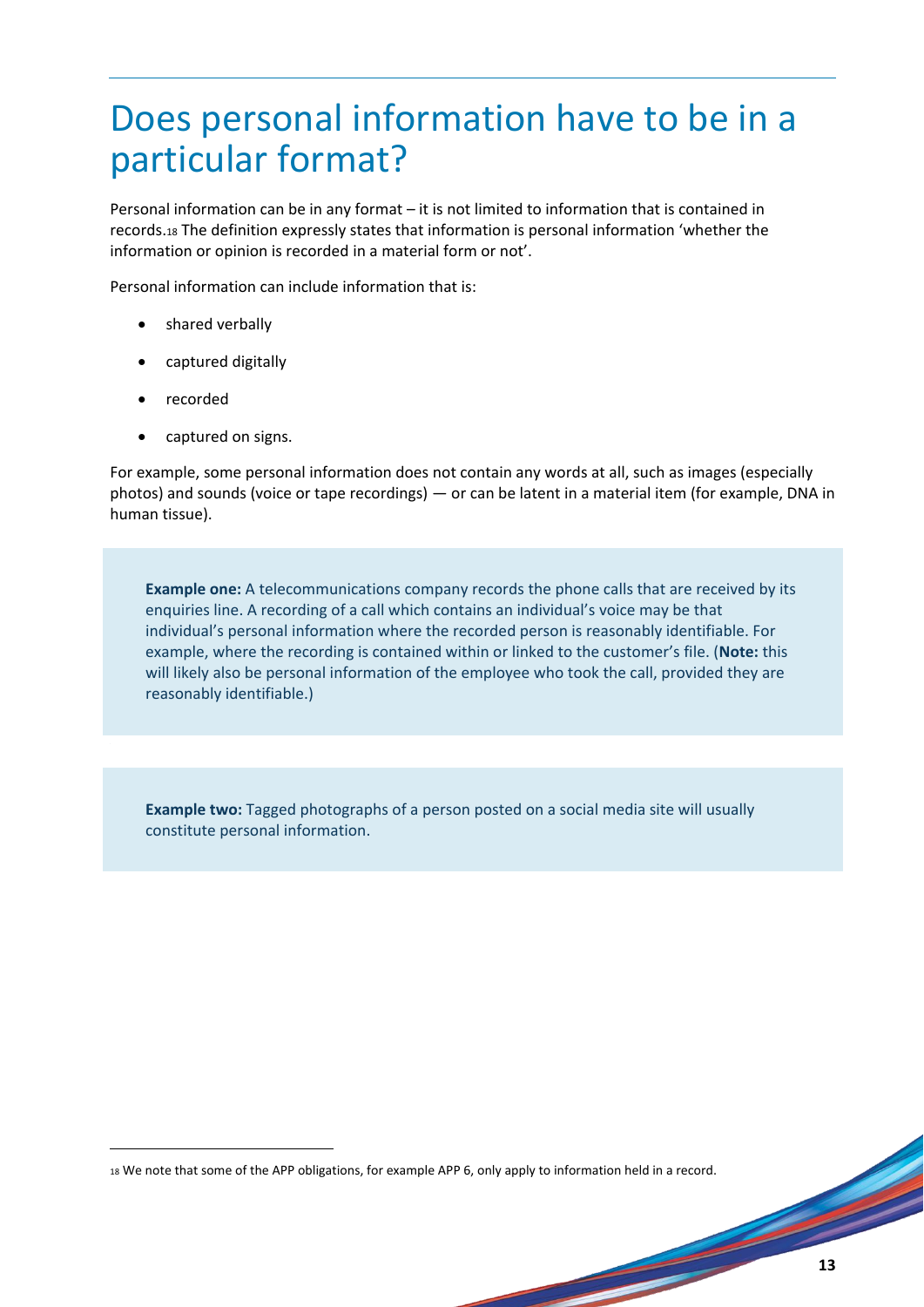# What is *not* personal information?

### Information that cannot identify an individual

Information that is not about an identified individual, or an individual who is reasonably identifiable, will not be personal information.

**Example:** An aerial photograph taken of an individual in front of the Sydney Opera House would be unlikely to constitute personal information as the photograph would not show enough detail to even be able to determine the person's gender or identifying features. However, a similar photo taken at a closer distance would be more likely to constitute personal information, for example, where the person's features and clothing are more clearly discernible.

### Information that is not 'about' an individual

Information that is not 'about' an individual — because the connection with the person is too tenuous or remote - is not 'personal information'.

**Example one**: A government report which states that some yet to be specifically identified land in a general locality may be subject to compulsory acquisition in the future would not be personal information — as the possibility of compulsory acquisition does not establish a sufficient connection with particular owners of land in the locality.

**Example two:** In contrast, the federal government announces that all the houses along a particular side of road X between street A and street B will be subject to compulsory acquisition, in order to build a new airport. This may be considered personal information about the owners of the specified land, because it reveals those particular individuals will lose their land.

### Business information

Generally, information that is only about a business is not considered to be 'personal information'. This is because the Privacy Act defines an 'individual' as a 'natural person', and the ordinary meaning of a 'natural person' does not include a body politic or corporate entity (including a company).

However, an individual's personal information may be so interconnected to information about his or her business or company that information about that business or company can constitute personal information about the individual. For instance, where the business is owned and managed by a sole trader, the distinction between business information and personal information might sometimes overlap.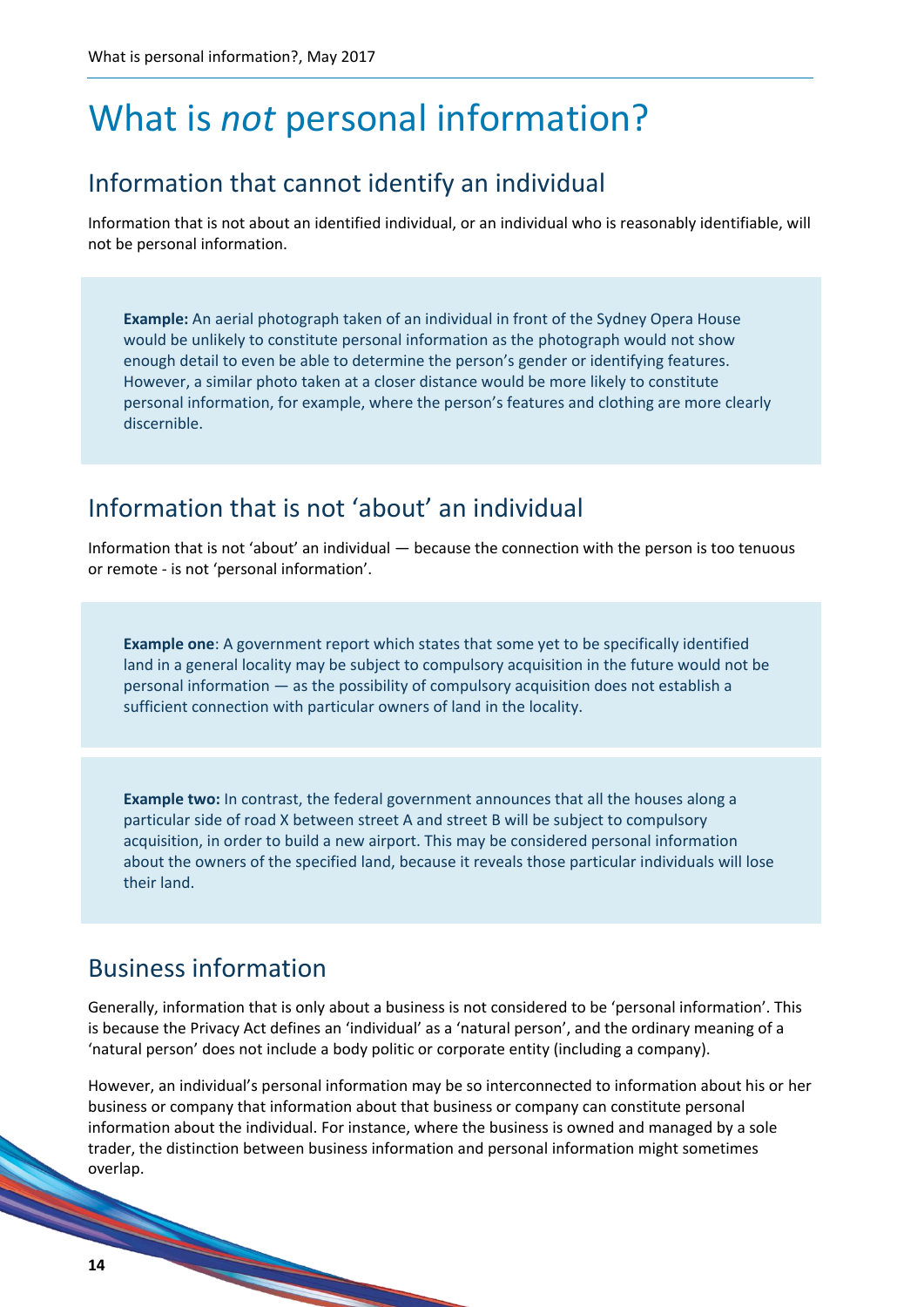In practice, where information provided in a business or professional capacity is also personal information, the APPs will apply.

**Example:** Information about the utility bills paid by a publically listed company over the last year would not be personal information, as this information would not identify an individual.

### Information about deceased persons

In most cases, information about deceased persons is not considered to be 'personal information'. Personal information is information about an individual, which means a natural person and does not include a deceased person. However, if information about a deceased person includes information or an opinion about a living individual, it will be 'personal information' about that 'living individual'.

**Example:** Jonathan's death certificate contains information about his next of kin, including his wife, Margaret, and daughter, Eliza. While the information about Jonathan contained in the certificate would not be personal information, if Margaret and Eliza are reasonably identifiable, then the information included about them on the death certificate would be personal information.

### De-identified information

1

De-identified information is not 'personal information', as it is no longer about an identifiable individual or an individual who is reasonably identifiable (see the definition of 'de-identified' in s 6(1) of the Privacy Act).

De-identification is a process which involves the removal or alteration of information that identifies a person or is reasonably likely to identify them, as well as the application of any additional protections required to prevent identification. This will generally require a number of steps, including:

- the removal or alteration of personal identifiers (such as name, address, date or birth, and other identifying information), and
- the application of any additional techniques required to obscure, aggregate, alter and/or protect the data in some way so that it no longer allows any individuals to be reasonably identified.

The OAIC encourages entities to seek specialist advice when de-identifying information, to ensure that the most appropriate techniques are used. <sup>19</sup> In addition to techniques applied to the data itself, restrictions on the data environment (for example, imposing restrictions on how and where the data may be accessed and requiring that data users sign non-disclosure agreements) may also be necessary to help ensure that no individuals are identifiable or reasonably identifiable.

<sup>19</sup> The OAIC is currently revising its de-identification guidance, and plans to issue this in the near future. See also the OAIC's existing *[Privacy business resource 4: De-identification of data and information](https://www.oaic.gov.au/agencies-and-organisations/business-resources/privacy-business-resource-4-de-identification-of-data-and-information)*.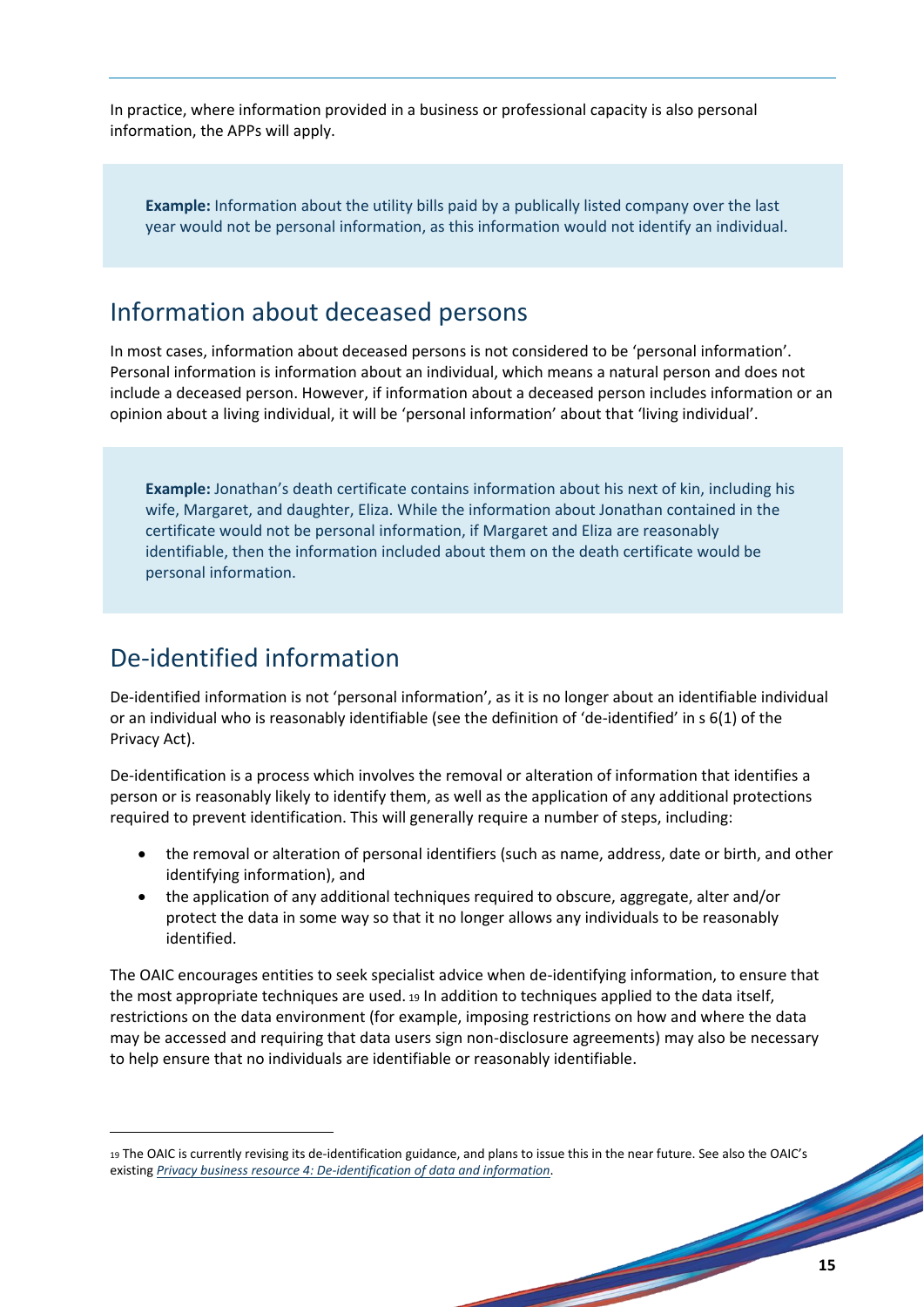It can be difficult to determine whether information has been successfully de-identified. To be considered 'de-identified' for the purposes of the Privacy Act, the information must have a very low risk of re-identification, having regard to all the circumstances (and in particular, the context in which the information will be handled, including who will have access to the data, and what other information they might have access to). Any information which is re-identified from an apparently de-identified dataset will be personal information, and must therefore be handled in accordance with the Privacy Act.

Whether information is de-identified is heavily context dependent. Information might be considered to be personal information in one context, but not in another. For instance, if de-identified information is disclosed to an entity which is legally obliged to take steps to ensure that it is not re-identified (and it does take such steps), then in the hands of that entity, the information might not be personal information. By contrast, if the same information was to be publically released, there would likely be a much higher likelihood of re-identification because anyone in the world could access that information.

**Example:** Where a research organisation is under strict contractual obligations to ensure that information in a specific dataset is not re-identified — for example, by ensuring data is accessed only by researchers in a secure computer lab environment, where access to external materials (for example, via the internet) is not possible — the information might be deidentified in that context. If, however the same data was to be made freely available on a website, it would likely be personal information as the data subjects may be reasonably identifiable.